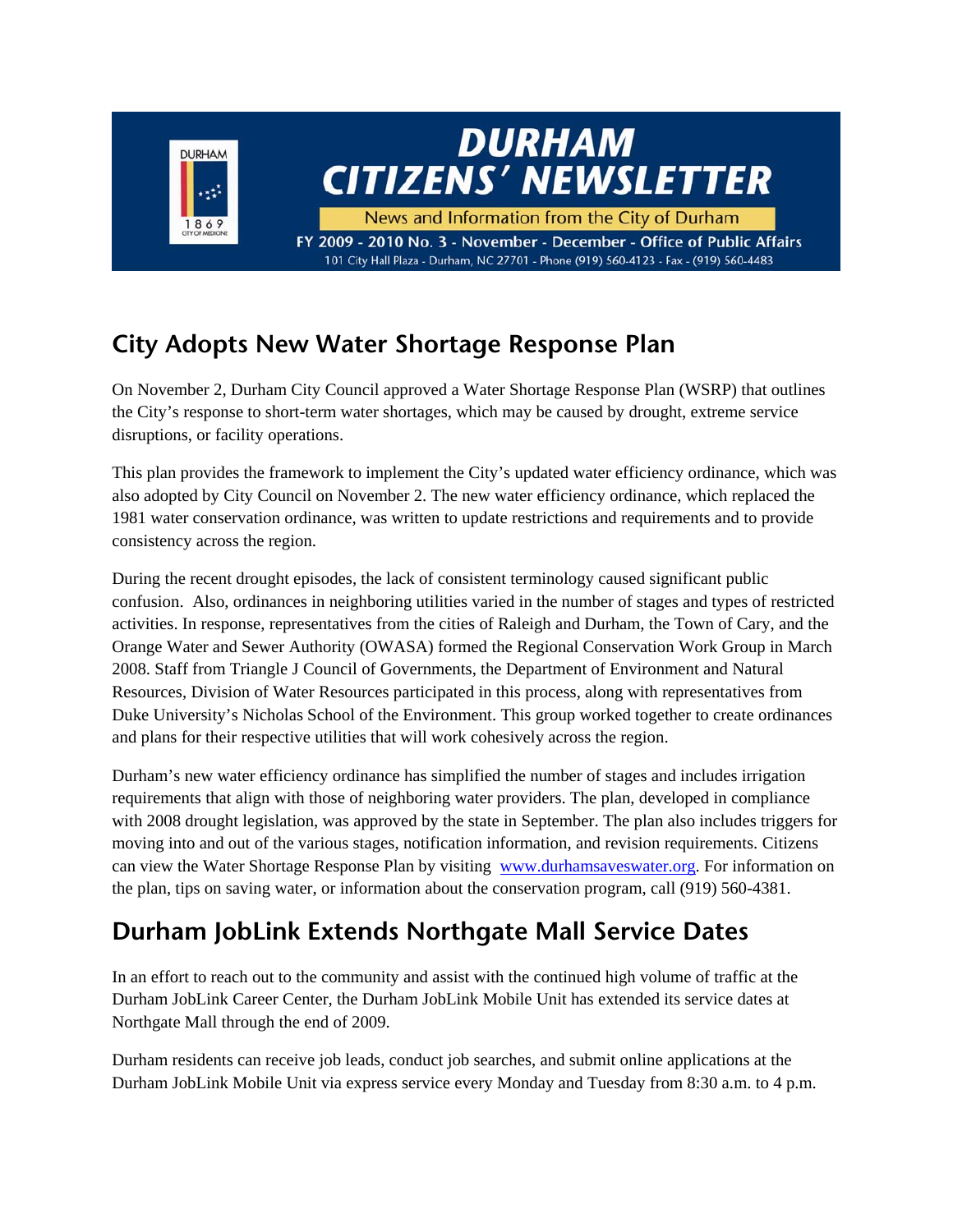through Dec. 29. The mobile unit will be located in the Sears parking lot of the Guess Road side of Northgate Mall.

If applicants are not currently registered with Durham JobLink, they should come prepared to receive this new "express service" after filling out a brief registration card.

Residents who need assistance with resume writing, career search information, assistance with job applications or unemployment insurance benefits should continue to use the Joblink Career Center at 1105 South Briggs Avenue. Durham JobLink satellite sites are also available at:

- W.D. Hill Recreation Center, 1308 Fayetteville St.
- Durham County Main Library, 300 N. Roxboro, St.
- Oxford Manor, 3633 Keystone Place
- Durham Technical Comm. College, 1637 Lawson St.
- Antioch Baptis Church, 1415 Holloway St.

For information, contact Tanya Spaulding-Hill, manager for the Durham JobLink Career Center, at (919) 560-6880, ext. 202 or via e-mail at Tanya.Hill@ncmail.net.

#### **Don't Forget To Return Your Citizen Satisfaction Survey**

Every two years, the City of Durham conducts a satisfaction survey to determine how satisfied Durham residents are with city services. It's an important part of the planning process to gather input from citizens on a wide range of issues that have an impact on our quality of life. The survey only takes a few minutes to complete and is being mailed to randomly selected residents who live within the city limits of Durham.

"In addition to providing useful feedback about City services, the information that is gathered helps us make critical decisions about prioritizing City resources and helps set the direction for the future of our community," said City Public Affairs Director Beverly B. Thompson.

Only a representative sample of homes has been randomly chosen to receive the survey. If you received one, please take the time to fill it out and return it. Findings will be provided in January.

### **Subscribe to the City Manager's Report**

Receive the latest information and important City news via e-mail with the City Manager's Report. The report from City Manager Thomas J. Bonfield highlights the latest happenings in Durham City Government. To subscribe, visit www.durhamnc.gov/managersreport.

#### **Durham … Beyond the Headlines**

It's that time of year, when organizations are looking for speakers. The City of Durham is available to talk to you on a wide variety of topics about your city. For us, it's simple. We want to build strong partnerships with our residents by providing presentations on topics ranging from where your tax dollars go, our water quality, code enforcement in neighborhoods, to parks and recreation and the list goes on… Frankly, we want to be your best resource for getting answers to important questions about Durham. Call us at 560-4123 or email us at speakersbureau@durhamnc.gov. We're waiting ...